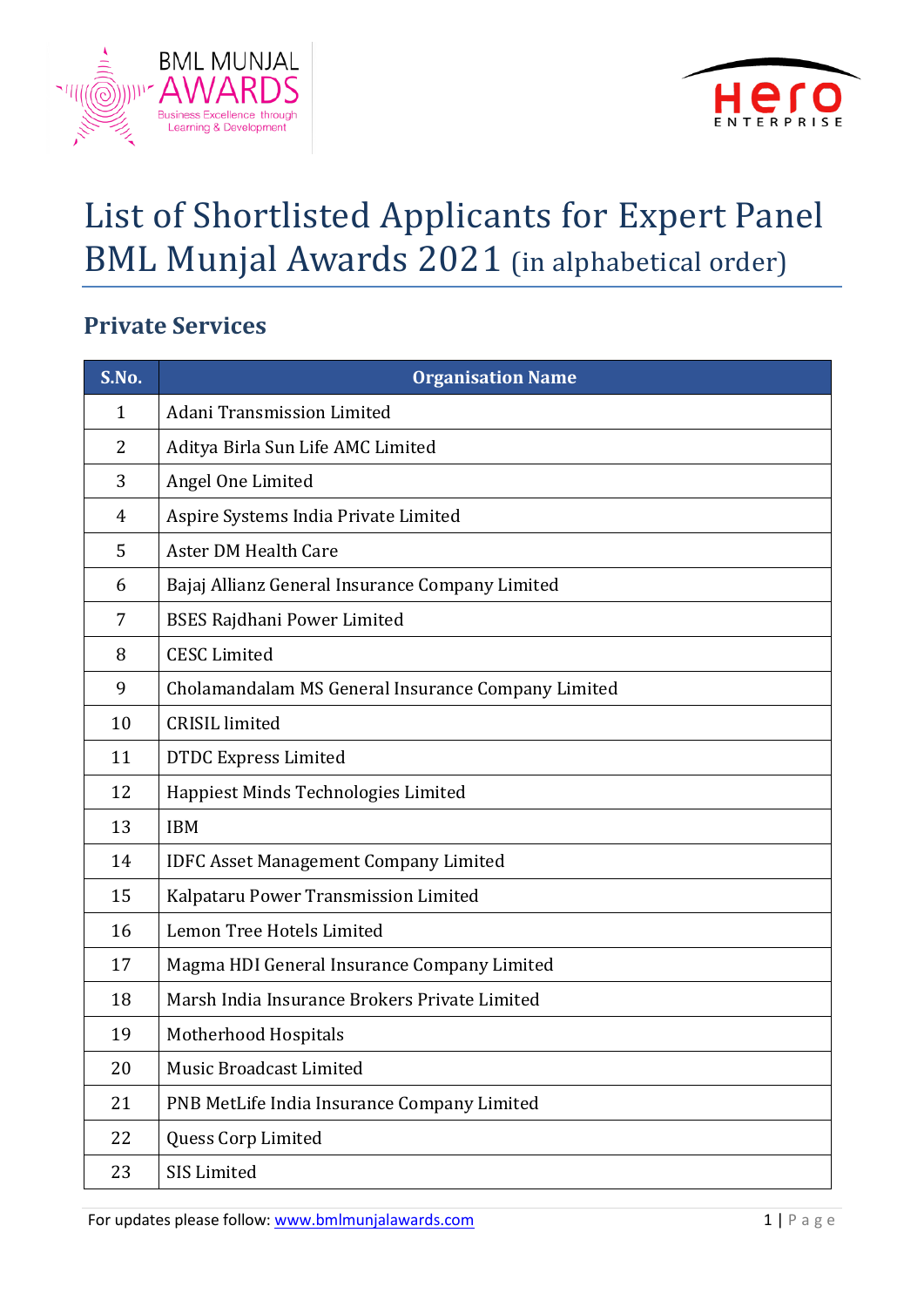



| S.No. | <b>Organisation Name</b>                      |
|-------|-----------------------------------------------|
| 24    | Synopsys (India) Private Limited              |
| 25    | Tata AIG General Insurance Company Limited    |
| 26    | <b>Teamlease Services Limited</b>             |
| 27    | <b>Transport Corporation of India Limited</b> |
| 28    | VA Tech Wabag Limited                         |
| 29    | Zifo Technologies Private Limited             |

### **Private Manufacturing**

| S.No. | <b>Organisation Name</b>                                    |
|-------|-------------------------------------------------------------|
| 1     | Acer India Private Limited                                  |
| 2     | <b>Bharat Aluminium Company Limited</b>                     |
| 3     | <b>Blue Star Limited</b>                                    |
| 4     | Dhanuka Agritech Limited                                    |
| 5     | <b>Escorts Limited</b>                                      |
| 6     | <b>GMR Kamalanga Energy Limited</b>                         |
| 7     | Haldiram Snacks Private Limited                             |
| 8     | Hindustan Unilever Limited                                  |
| 9     | Lava International Limited                                  |
| 10    | Marico Limited                                              |
| 11    | Metso Outotec                                               |
| 12    | <b>RPG Group</b>                                            |
| 13    | Tata Hitachi Construction Machinery Company Private Limited |
| 14    | Tata Steel Downstream Products Limited, Kolkata             |
| 15    | <b>UltraTech Cement Limited</b>                             |
| 16    | Vedanta Limited, Lanjigarh                                  |
| 17    | V-Guard Industries Ltd.                                     |